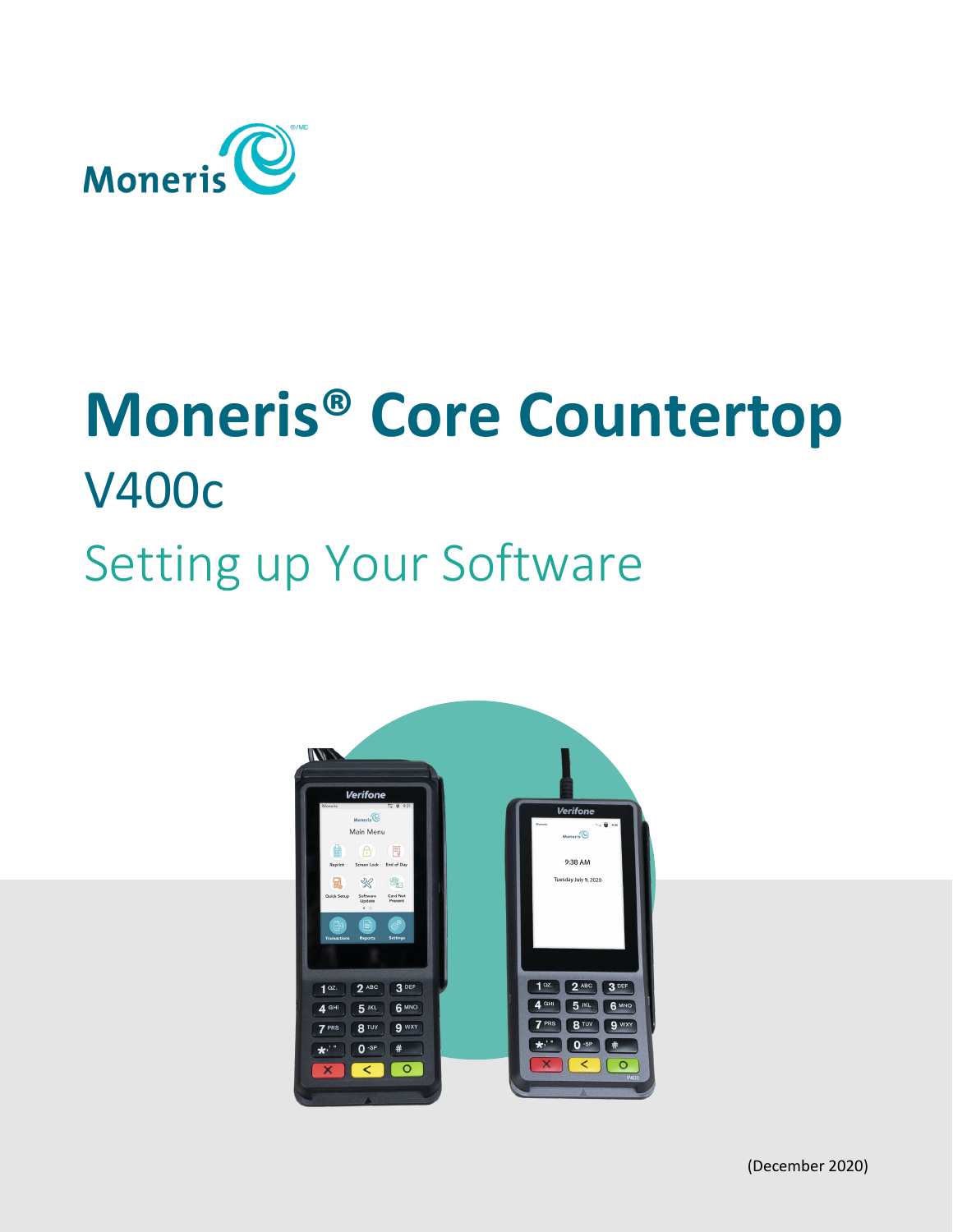## **Contents**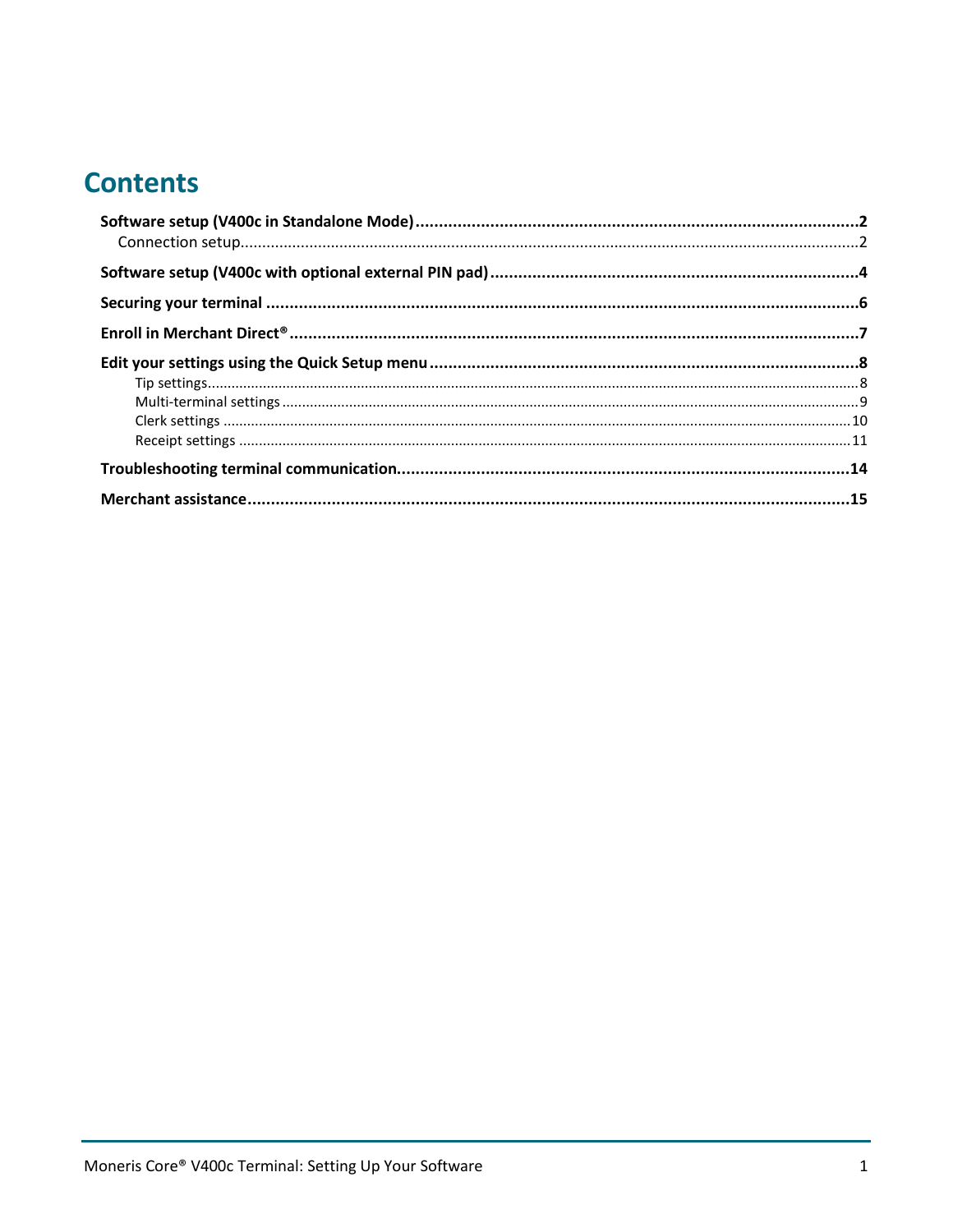# <span id="page-2-0"></span>**Software setup (V400c in Standalone Mode)**

To set up your terminal software quickly, simply respond to the prompts on screen. If you need help, follow these step-by-step instructions.

- 1. Connect the terminal's power adaptor cable to a power source.
- 2. Wait while the terminal goes through its boot up sequence.
- 3. Tap **OK**.



- **The terminal uses dynamic IP addressing by default. If your network** uses static IP, the "We're unable to connect" message appears. See [Connection setup](#page-2-1) on pag[e 2.](#page-2-1)
- **FICT** For other connection problems, refer to Troubleshooting terminal [communication](#page-14-0) on page [14.](#page-14-0)



 $Moneris$ 

Welcome!

Let's get you payment ready

5. The next step is to set up a high security user ID and passcode. Go to the [Securing your terminal](#page-4-0) section on page [6.](#page-6-0)

## <span id="page-2-1"></span>Connection setup

The terminal is unable to connect to Moneris and requires information about your network to establish the connection settings. If you are not sure how your network is set up, contact your network administrator.

*Note: When entering IP addresses, use the terminal's keypad. To enter a period, press the punctuation key*   $*$  once.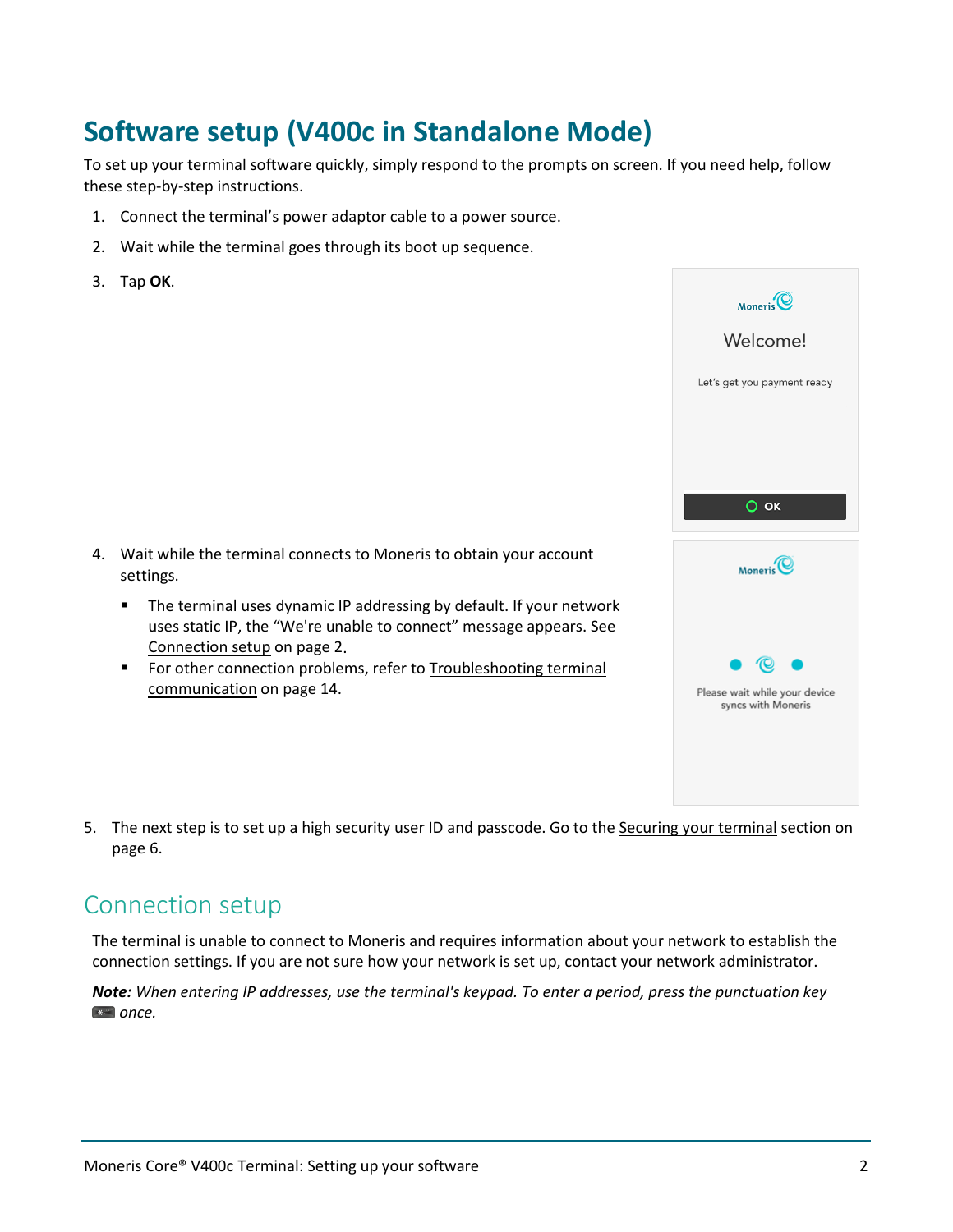- 1. Tap the **IP Address Type** field and select the type of IP addressing used by your network.
	- **IF IF you selected Dynamic IP**, the screen shows the Automatic DNS setting with the toggle set to ON. Go to step 2.
	- If you selected **Static IP**, the screen shows the fields required for static IP. Go to step 3.
- 2. Review the **Automatic DNS** setting.
	- **If your network uses automatic DNS, tap OK** to accept the setting and continue. Go to step 4.
	- **If your network does not use automatic DNS, tap the toggle to change it** to the OFF position, then tap **OK**.
		- i. Tap the **Primary DNS** field and enter the IP address of your primary DNS server.
		- ii. Tap the **Secondary DNS** field and enter the IP address of your secondary DNS server.
		- iii. Tap **OK** at the bottom of the screen then go to step 4.
- 3. At the static IP setup screen, tap each field and enter the requested IP address, then tap **OK**.

*Note: The automatic DNS toggle (set to off) is shown for information only and cannot be changed at this screen.* 

 $Moneris$ We're unable to connect Let's setup the communication settings and retry IP Address Type Select IP Address Type  $O$  ok

| Moneris <sup>(C)</sup>                              |  |
|-----------------------------------------------------|--|
| We're unable to connect                             |  |
| Let's setup the communication<br>settings and retry |  |
| IP Address Type                                     |  |
| Static IP                                           |  |
| <b>IP Address</b>                                   |  |
| Enter IP Address                                    |  |
| Subnet Mask                                         |  |
| Enter Subnet Mask Address                           |  |
| Gateway                                             |  |
| <b>Enter Gateway Address</b>                        |  |
| <b>Automatic DNS</b>                                |  |
| О ок                                                |  |
|                                                     |  |

- 4. The terminal displays: "Please wait while your device syncs with Moneris".
- 5. Go to the [Securing your terminal](#page-4-0) section on page [6.](#page-6-0)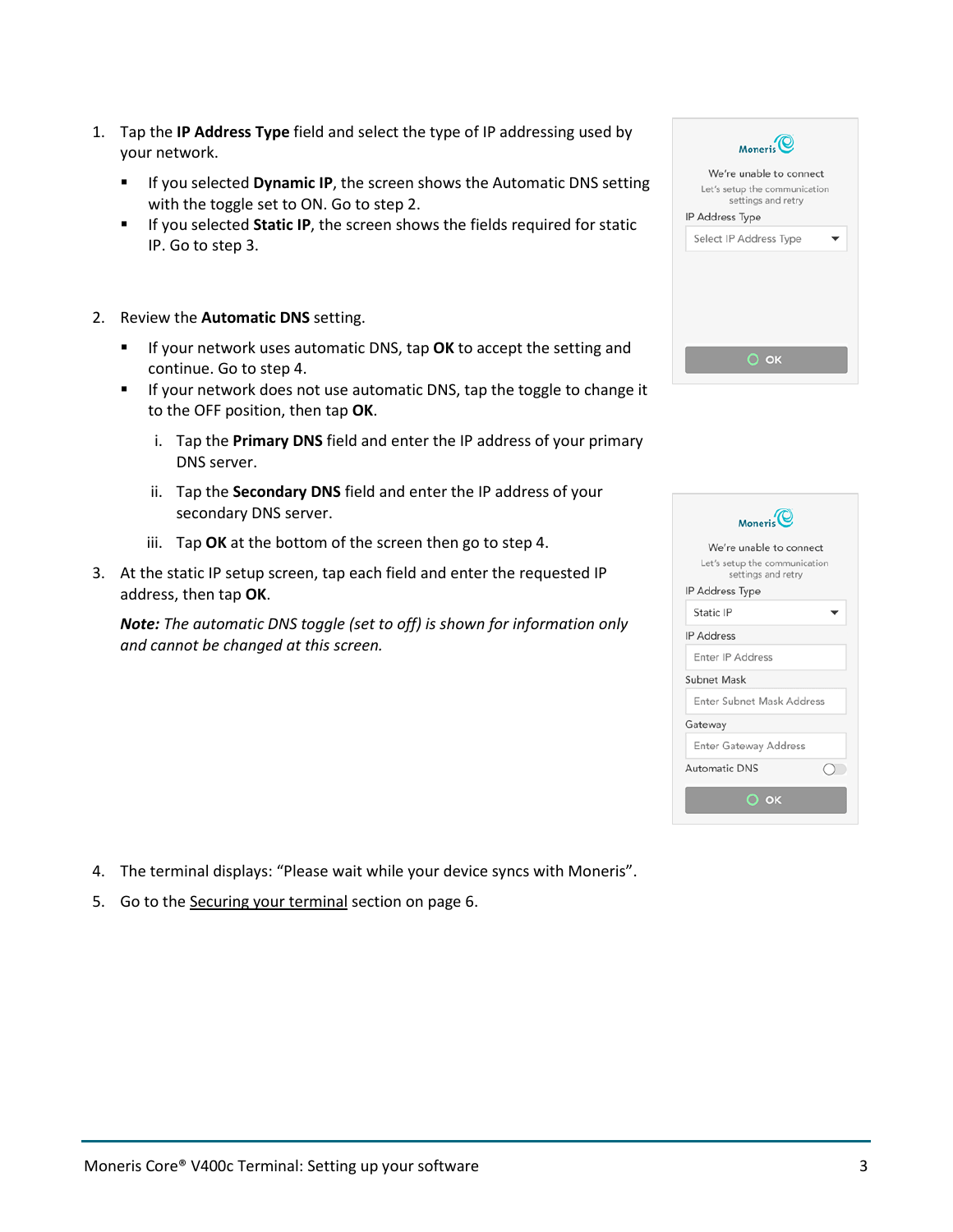# <span id="page-4-0"></span>**Software setup (V400c with optional external PIN pad)**

If you ordered your V400c terminal with the optional P400 external PIN pad, follow these step-by-step instructions to configure the terminal and PIN pad.

*Note: This process will only need to be performed once, the first time you boot up the terminal and PIN pad.* 

- 1. Connect the terminal's power adaptor cable to a power source.
- 2. Wait while the terminal and PIN pad go through their boot up sequences.
- 3. Tap **OK**.



- **The terminal uses dynamic IP addressing by default. If your network** uses static IP, the "We're unable to connect" message appears. See [Connection setup](#page-2-1) on pag[e 2.](#page-2-1)
- **F** For other connection problems, refer to Troubleshooting terminal [communication](#page-14-0) on page [14.](#page-14-0)
- 5. When the terminal displays the message "Please configure the external pinpad before pressing OK to reboot the terminal", tap the **OK** button (or press the green  $\circ$  key on the keypad) on the terminal.

The terminal reboots.

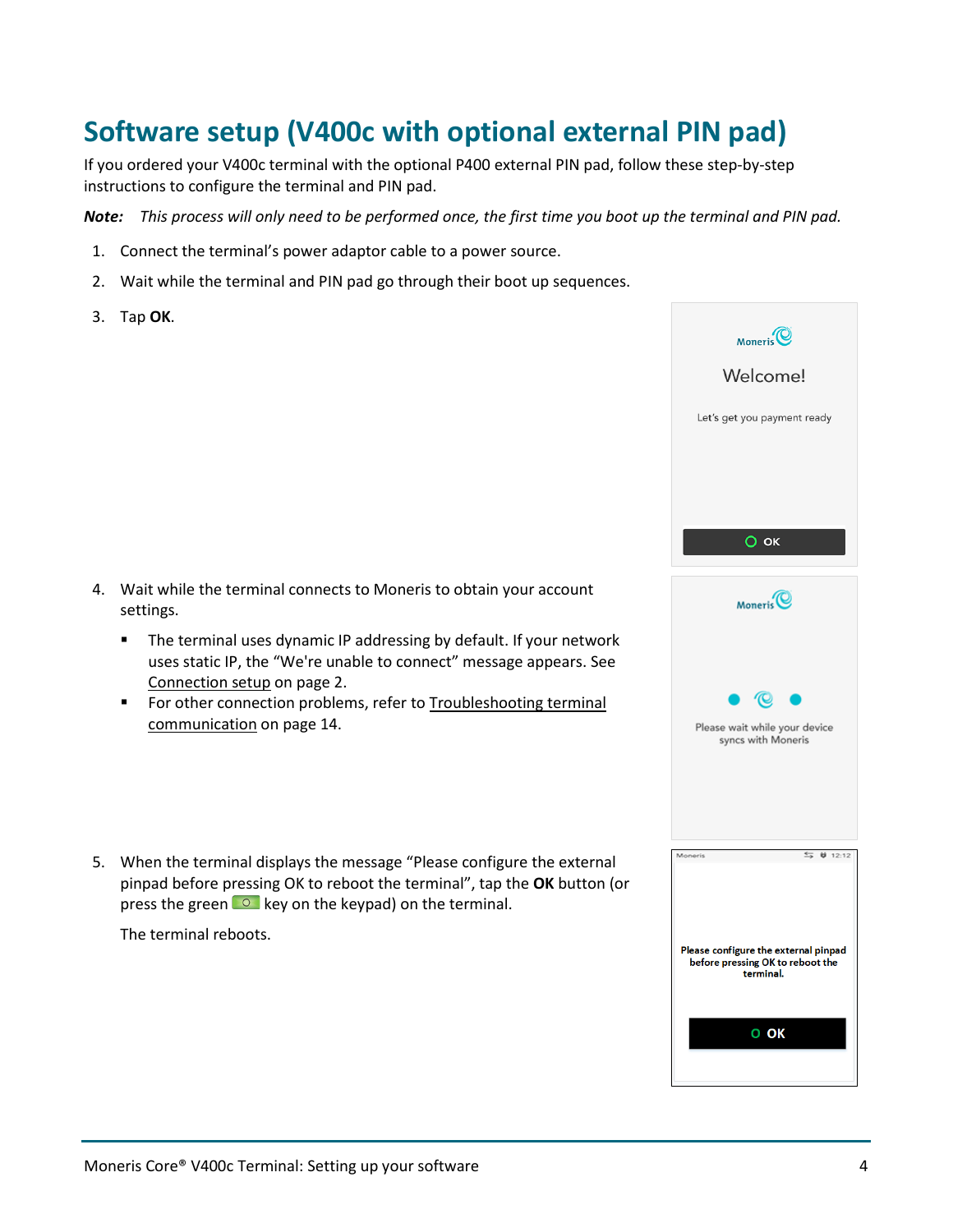- 6. Once the terminal and external PIN pad boot up, the "Let's set up the LAN settings" screen is displayed on the external PIN pad.
- 7. On the external PIN pad, ensure the **IP version** is set to **IPv4**. If not, tap the drop-down menu and select it.
- 8. In the **IP Address Type** drop-down menu, tap **Dynamic IP**.
- 9. Tap the **OK** button (or press the green **C** key on the keypad).

The PIN pad returns to an idle screen, displaying the PIN pad ID (a string of numbers beginning with "P1", e.g. P1012345. The terminal displays the "Please wait while the terminal scans for the external pinpad…" message.

#### *Note: This may take several minutes.*

- 10. On the terminal, the "Welcome Let's get you payment ready" screen appears again.
- 11. Tap the OK button (or press the green **O**key on the terminal keypad).

The terminal syncs with the Moneris host, the returns to the "Congratulations, you're now payment ready!" screen. The external PIN pad displays its idle screen.

12. The next step is to set up a high security user ID and passcode. Go to the [Securing your terminal](#page-4-0) section on page [6.](#page-6-0)

| Moneris                                                 | @ 9:21 |
|---------------------------------------------------------|--------|
| Moneris                                                 |        |
| Let's set up the LAN settings                           |        |
|                                                         |        |
| <b>IP Version</b>                                       |        |
| IP <sub>v4</sub>                                        |        |
| Select IP Type<br><b>Dynamic IP</b><br><b>Static IP</b> |        |
|                                                         |        |
| OK<br>O                                                 |        |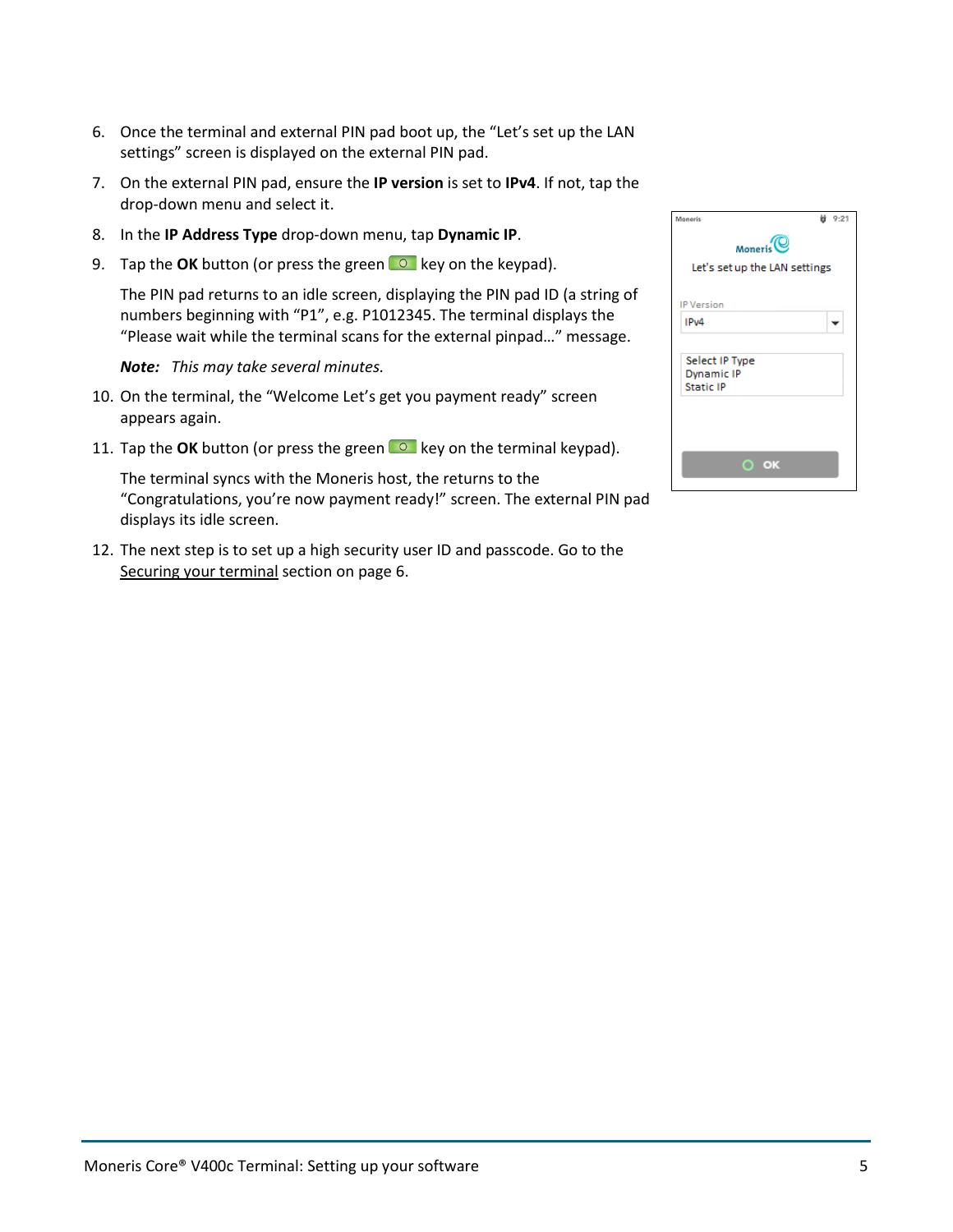### Moneris Core® V400c Terminal: Setting up your software 6 and 6 and 6 and 6 and 6 and 6 and 6 and 6 and 6 and 6  $6$

## <span id="page-6-0"></span>**Securing your terminal**

A high security user ID and passcode are required to protect the terminal from unauthorized use. Use this user ID/passcode to access protected transactions and edit protected settings on the terminal.

*Note: If this is a replacement terminal, the user ID/passcode setup prompt will not appear. Moneris will download the high security user ID/passcode you created when setting up your previous terminal.* 

- 1. Tap the **User ID** field, enter a user ID consisting of 1 to 4 digits, then tap **OK**.
- 2. Tap the **Passcode** field, enter a passcode consisting of 4 to 10 digits, then tap **OK**.
	- You cannot use 3 or more consecutive numbers such as **123**6, **654**39, or 3 or more repeating numbers such as **999**6, **111**3.
- 3. Tap the **Personal Identifier** field, enter a name, then tap **OK**.
	- This field is optional. It can be letters or numbers.
	- If could be your name or employee number, or other descriptor such as Manager or Supervisor.
- 4. Tap **OK** at the bottom of the screen to create your high security user ID and passcode.

Congratulations, your terminal is payment ready!

- 5. Choose what to do next:
	- To edit the most common settings to ensure they match the needs of your business, tap **Edit your settings** and go t[o Edit your settings using](#page-8-0)  [the Quick Setup menu](#page-8-0) on page [8.](#page-8-0)
	- **Enrol in [Merchant Direct](#page-7-0) to access merchant reports. See page [7.](#page-7-0)**
	- To continue without editing your settings, tap **Start**. You can always change terminal settings later. To learn more about your terminal and to start processing transactions, refer to the *Moneris Core V400c Using Your Terminal* guide (available at **[moneris.com/support-v400c](http://www.moneris.com/support-v400c)**).

| Moneris <sup>(C)</sup>                                                                                               |
|----------------------------------------------------------------------------------------------------------------------|
| Let's secure this device                                                                                             |
| Please create a User ID and Passcode.<br>You can also set a Personal Identifier to<br>label this User ID.<br>User ID |
| Enter User ID                                                                                                        |
| Passcode                                                                                                             |
| Enter Passcode                                                                                                       |
| Personal Identifier                                                                                                  |
| Enter Personal Identifier                                                                                            |
| $\odot$ K                                                                                                            |
|                                                                                                                      |

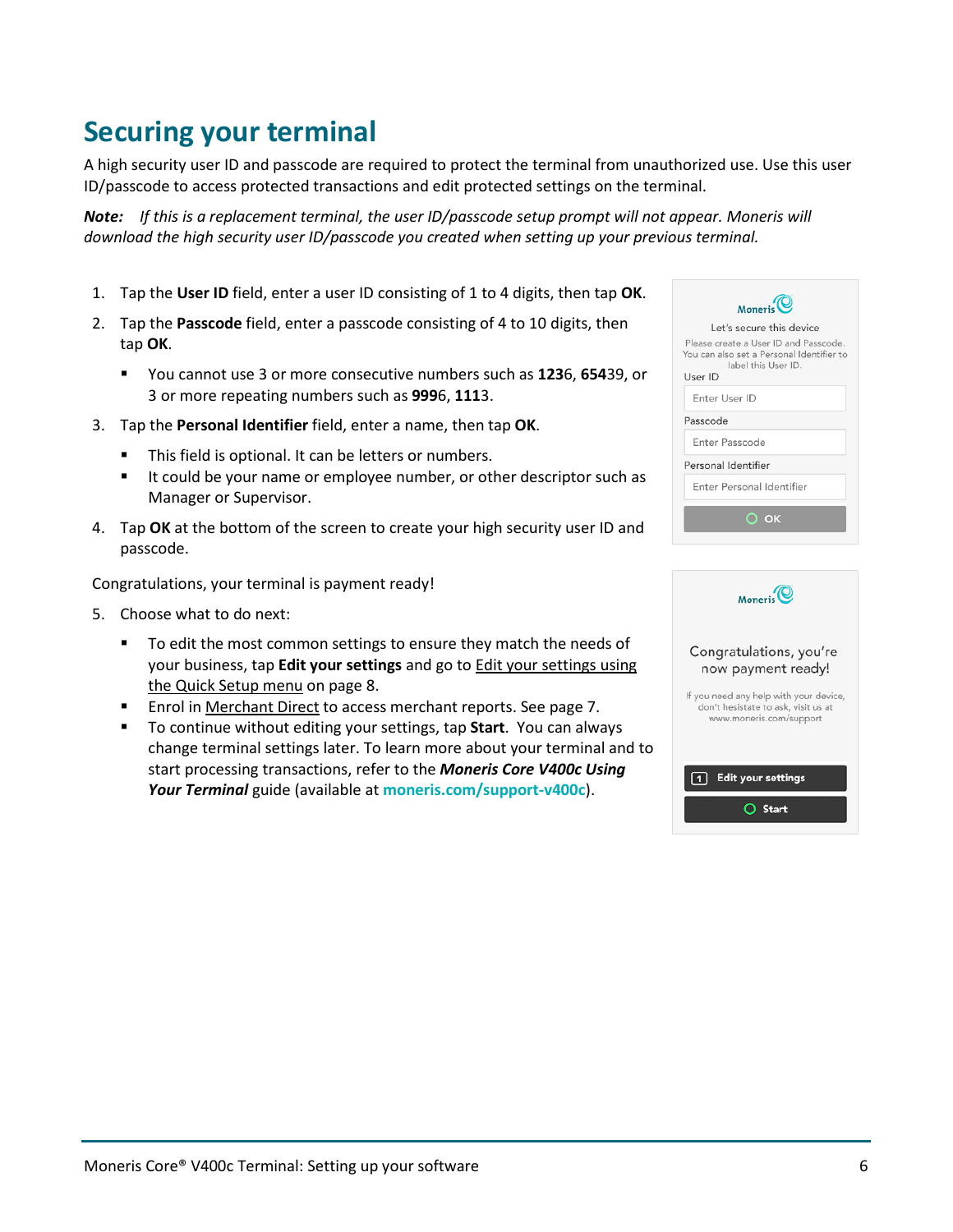# <span id="page-7-0"></span>**Enroll in Merchant Direct®**

Merchant Direct is the Moneris online tool for accessing all of your merchant reports, including end-of-day reports. To sign up for Merchant Direct, follow these steps.

*Note: If you have already enrolled in Merchant Direct, you do not have to enroll again.* 

- 1. Go to **[moneris.com](https://www.moneris.com/)**
- 2. In the top, right area of the screen, click **Login** and select **Merchant Direct**.

3. Click **Create Account**.

4. Fill in the fields in the online form to complete your enrolment.

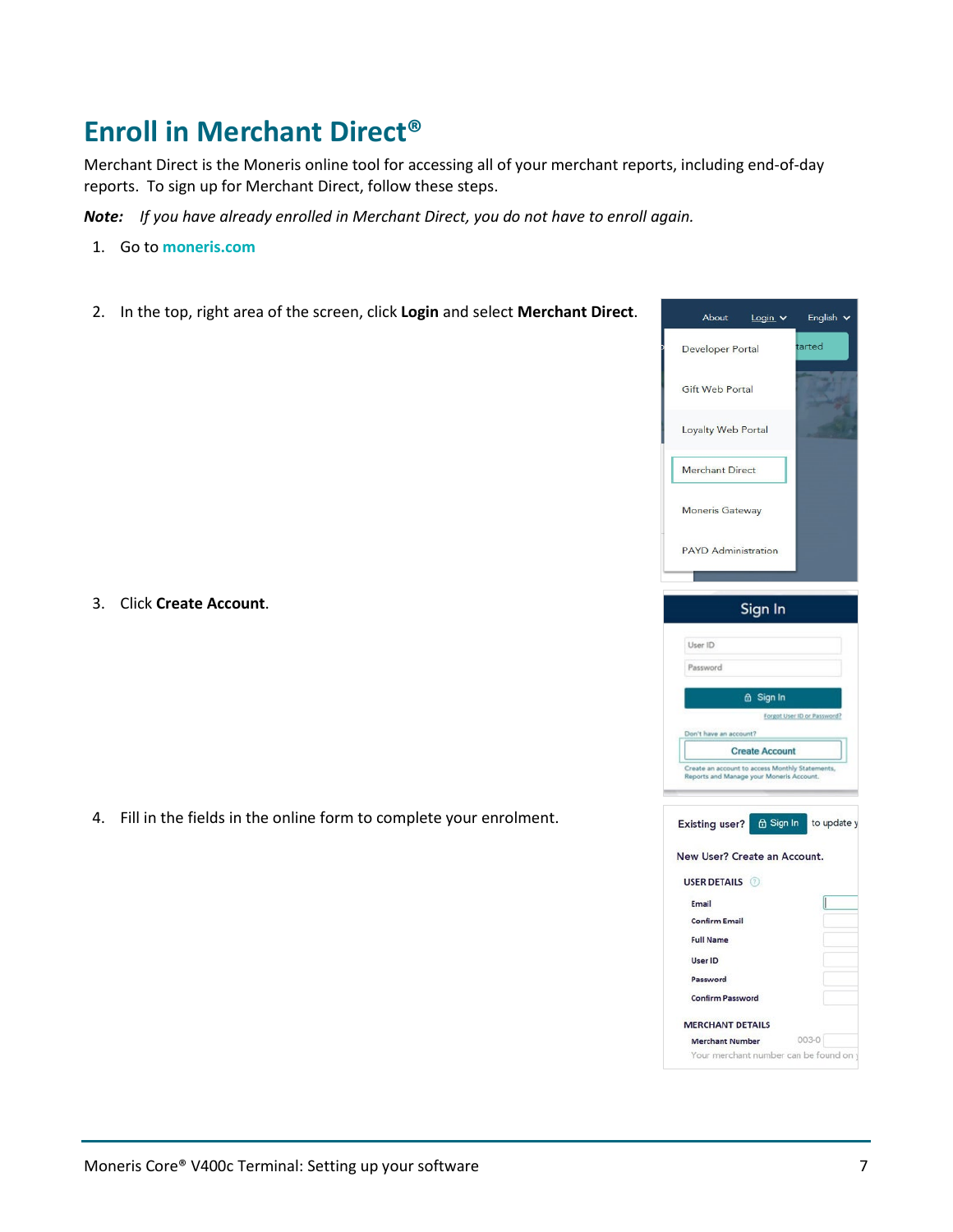# <span id="page-8-0"></span>**Edit your settings using the Quick Setup menu**

The Quick Setup menu appears when you tap **1 Edit your Settings** on the "Congratulations" screen. (After completing your initial setup, you can also access the Quick Setup menu from the Main menu of the terminal.)

1. Tap **Next** to review the settings and change them if needed.

**Tip**: To enable tip and set the tip options, refer to [Tip settings](#page-8-1) below.

**Multi-terminal**: To enable support for multiple terminals, refer t[o Multi](#page-9-0)[terminal settings](#page-9-0) on page [9.](#page-9-0)

**Clerk**: To enable and manage clerk IDs, refer to [Clerk settings](#page-10-0) on page [10.](#page-9-1)

**Receipt**: To set options for receipts, refer t[o Receipt settings](#page-11-0) on page [11.](#page-11-0)

#### <span id="page-8-1"></span>Tip settings

2. This screen allows you to enable tip and set the tip options. Tap each toggle to enable or disable the setting.

**Tip Support:** Enable this setting to prompt customers to leave a tip. Once you enable Tip Support the tip options will appear.

**Tip by Dollar:** Enable this setting to allow customers to enter a tip as a dollar amount.

**Tip by Percent:** Enable this setting to allow customers to enter a tip as a percentage of the total amount.

**Tip on Subtotal**: Enable this setting to allow customers to leave a tip based on the pre-tax amount. This setting will be applied only when the terminal is in restaurant integration mode or semi-integrated mode.

**Tip Preset 1:** Enable this setting to allow customers to enter a tip as a pre-set percentage. Tap the **Preset Value** field and enter a percentage (for example, 15), then tap **OK**.

**Tip Preset 2:** Enable this setting to allow customers to enter a tip as a pre-set percentage. Tap the **Preset Value** field and enter the percentage; for example, 20. It must be higher than Tip Preset 1. Tap **OK**.

**Tip Preset 3:** Enable this setting to allow customers to enter a tip as a pre-set percentage. Tap the **Preset Value** field and enter the percentage; for example, 25. It must be higher than Tip Preset 2. Tap **OK**.

**Tip Warning:** Enable this setting to display a notification on screen when customers enter a tip that is *higher* than a specific percentage. It protects customers from data entry errors. Tap the **Preset Value** field and enter the percentage; for example, 25. It must be equal to or higher than Tip Preset 3. Tap **OK**.

3. When you are finished setting all of the tip options, tap **Save**.



| <b>Quick Setup</b>                                                 |             |
|--------------------------------------------------------------------|-------------|
| Confirm these commonly configured<br>settings to setup this device |             |
| Tip                                                                |             |
| Multi-terminal                                                     |             |
| Clerk                                                              |             |
| Receipt                                                            |             |
| Back                                                               | <b>Next</b> |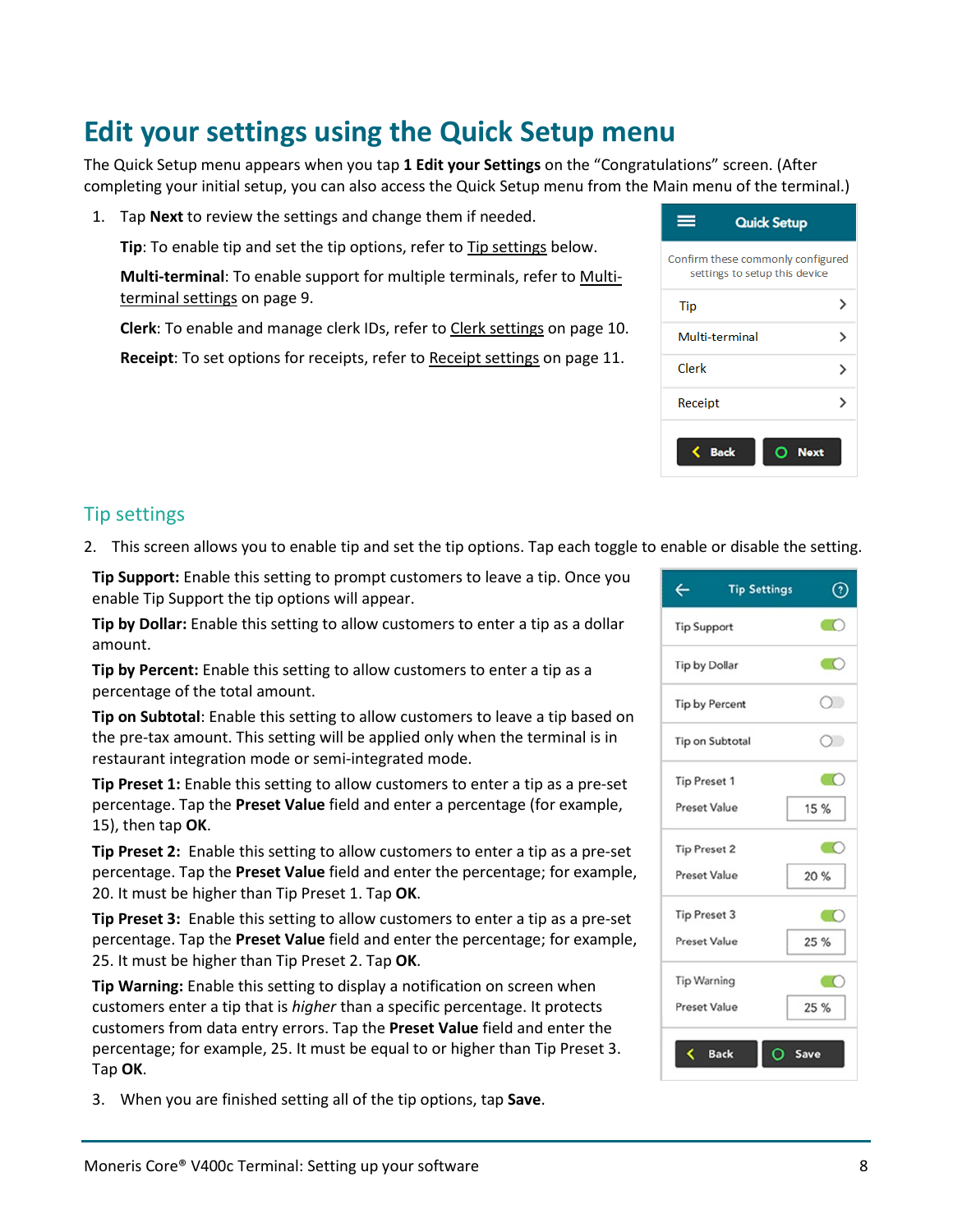4. Tap **Next** to move to the next Quick Setup item.



#### <span id="page-9-0"></span>Multi-terminal settings

This screen allows you to enable multi-terminal batch close.

5. Tap each toggle to enable or disable the setting.

**Multi-Terminal Support:** Turn this setting on if you want to be able to close the batch for multiple terminals at the same time. Once you enable Multi-Terminal Support the other options will appear.

**Single Terminal Support:** Turn this setting on if you enabled multiterminal support and you want the option of closing the batch for just one of your multiple terminals.

**Terminal Name:** To assign a name to the terminal, tap **Terminal Name**, enter a descriptive name (for example, Bar1), then tap **OK**.

- 6. When you are finished with multi-terminal settings, tap **Save**.
- <span id="page-9-1"></span>7. Tap **Next** to move to the next Quick Setup item.



| Confirm these commonly configured<br>settings to setup this device |  |
|--------------------------------------------------------------------|--|
| Tip                                                                |  |
| Multi-terminal                                                     |  |
| Clerk                                                              |  |
| Receipt                                                            |  |
| <b>Next</b><br><b>Back</b>                                         |  |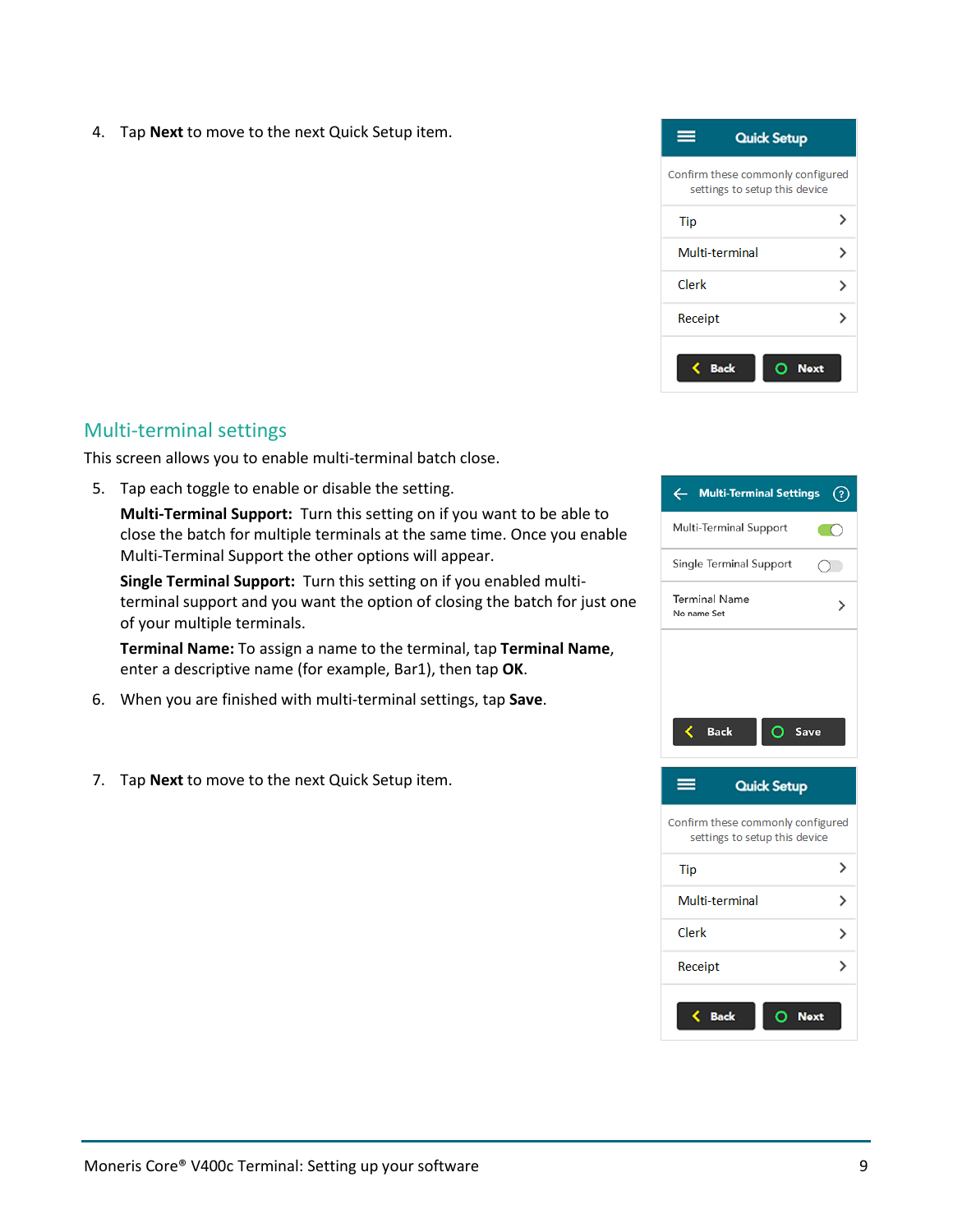#### <span id="page-10-0"></span>Clerk settings

Use this screen to enable clerk IDs and create a new clerk ID. Turning on clerk IDs allows you to identify which clerk processed a transaction. You can then generate reports such as transaction totals by clerk and tip totals by clerk.

8. Follow these steps.

**Enable Clerk IDs:** Tap the toggle to enable clerk IDs. Once you enable clerk IDs the other options will appear.

**Add Clerk ID:** Tap **Add Clerk ID** to add a new clerk. Key in a new clerk ID using 1 to 6 digits, then tap **Save**.

**+ Show Clerk IDs:** Tap this item to display the current list of clerk IDs. The terminal connects to Moneris to retrieve the list of clerks. Your terminal must be connected to the Moneris host.

- 9. When you are finished with multi-terminal settings, tap **Save**.
- 10. Tap **Next** to move to the next Quick Setup item

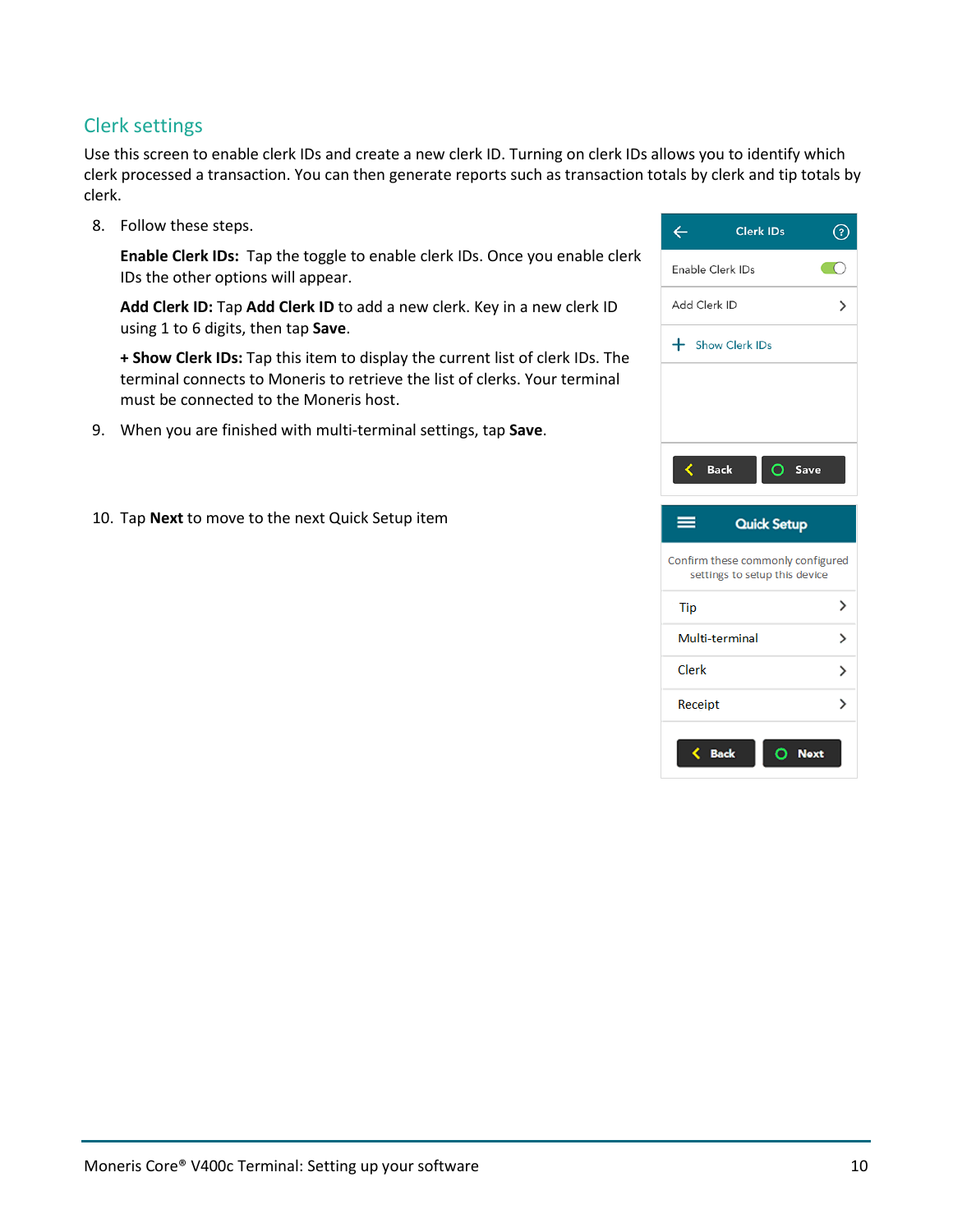#### <span id="page-11-0"></span>Receipt settings

This screen allows you to:

- **EXECT** enable the options for how a customer can receive their receipt (email, text, none, in addition to printing which is always available). If Cardholder Choice is turned off, the receipt will be printed by default;
- enable or disable specific options for customer receipts (for example, print and text);
- set the print delay (in seconds) between the customer and merchant copies being printed;
- **specify the number of merchant receipt copies;**
- set up or modify a header on your receipts;
- set up or modify a footer on your receipts.

11. To review or change the settings, follow these instructions.

**Cardholder Choice**: Tap the toggle to allow your customers to choose the format of their receipt or to choose no receipt.

The following options can be set only when Cardholder Choice is turned on. Tap the toggle beside each option to turn the option on or off.

*Note: A toggle for printing the receipt does not appear on the list since the option to print is always available to the customer.*

- **Email Receipt:** Enable this option to allow your customers to receive their receipt by email.
- **Text Receipt:** Enable this option to allow your customers to receive their receipt by text.
- **No Receipt**: Enable this option to allow your customers to choose not to receive a receipt.

If you disable these three options, the terminal will automatically print the customer receipt without prompting.

**Print Delay:** The print delay determines how long the terminal pauses between printing the customer receipt and printing the merchant receipt.

To change the default of 3 seconds, tap the **Print Delay** field, enter a new value (in seconds), then tap **OK**.

| <b>Receipt Settings</b>     |   |
|-----------------------------|---|
| Cardholder Choice           |   |
| Email Receipt               |   |
| <b>Text Receipt</b>         |   |
| No Receipt                  |   |
| Print Delay                 |   |
| 3 seconds                   |   |
| Number of Merchant Receipts |   |
| 1                           |   |
| <b>Header Settings</b>      | ゝ |
| Footer Settings             |   |
| <b>Back</b><br>Save         |   |



| Print Delay |  |
|-------------|--|
| 3 seconds   |  |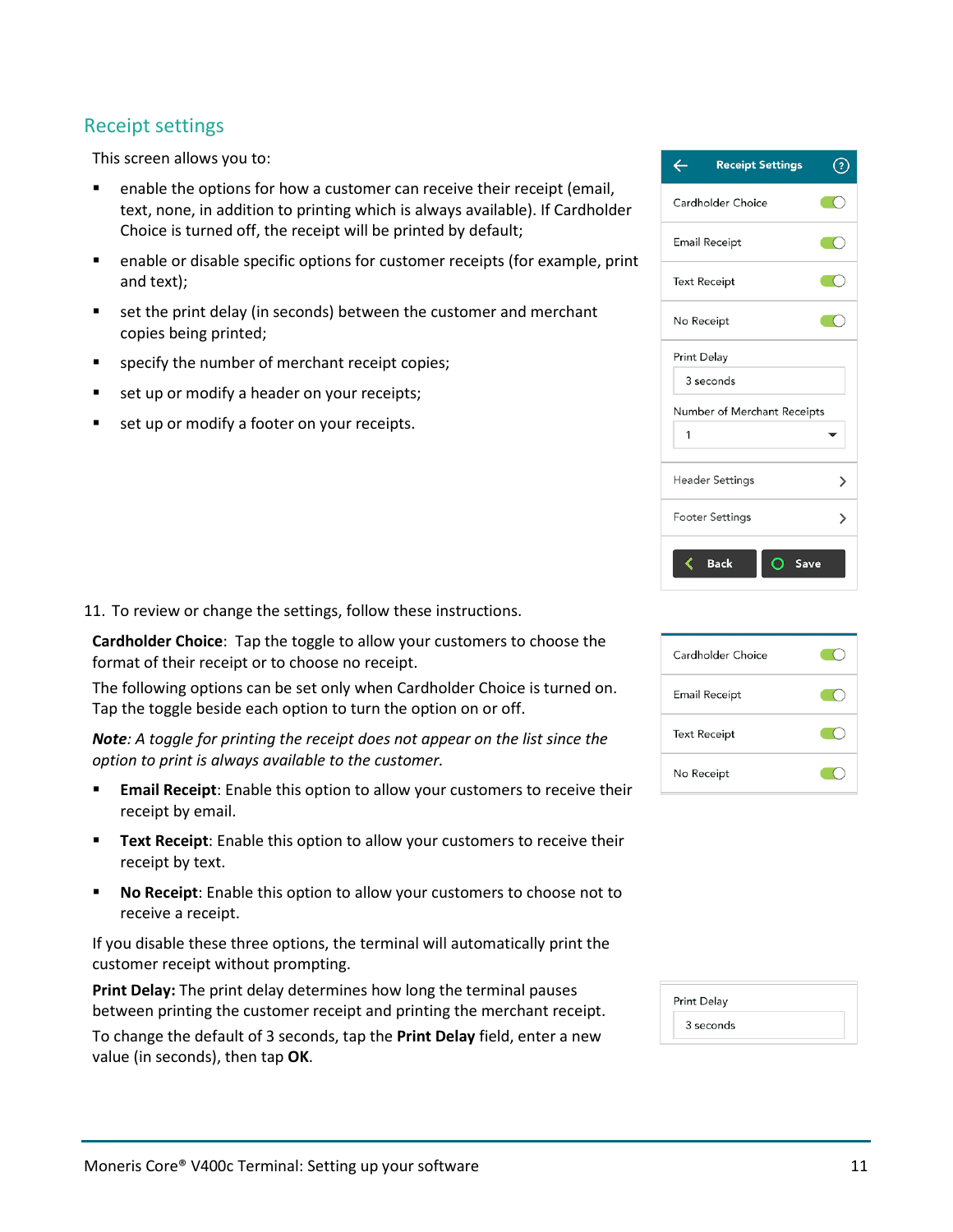**Number of Merchant Receipts:** This setting determines how many copies of the merchant receipt are printed. To change the default, tap the field, select a new value, then tap **OK**.

*Note: A merchant receipt is always printed for transactions that require a customer signature, even when Number of Merchant Receipts is set to zero.*

**Header Settings:** The header settings allow you to print information at the top of your receipts, such as your website address or other social media contacts. You do not need to enter the name of your business or your address in the header. This information will be included automatically on your receipts.

*Note: Information you enter in the header will only appear on the receipt when printed from the terminal. It will not appear on the receipt if it is sent by text or by email to the customer.*

To set up a header for your receipts, tap **Header Settings**, choose a language, tap each field you want to fill out, enter the text you wish, then tap **OK**.

**Footer Settings**: The footer settings allow you to print information at the end of your receipts, such as a holiday greeting (for example, Happy Mother's Day) or a message of appreciation (for example, Thank you for your business).

*Note: Information you enter in the header will only appear on the receipt when printed from the terminal. It will not appear on the receipt if it is sent by text or by email to the customer.*

To set up a footer for your receipts, tap **Footer Settings**, choose a language, tap each field you want to fill out, enter the text you wish, and then tap **OK**.

**12.** When you are finished setting the receipt options, tap **Save.**

13. Tap **Next** to complete the Quick Setup.

The Congratulations screen appears.

| Number of Merchant Receipts |  |
|-----------------------------|--|
|                             |  |

| <b>Header Settings</b> |  |
|------------------------|--|
|                        |  |

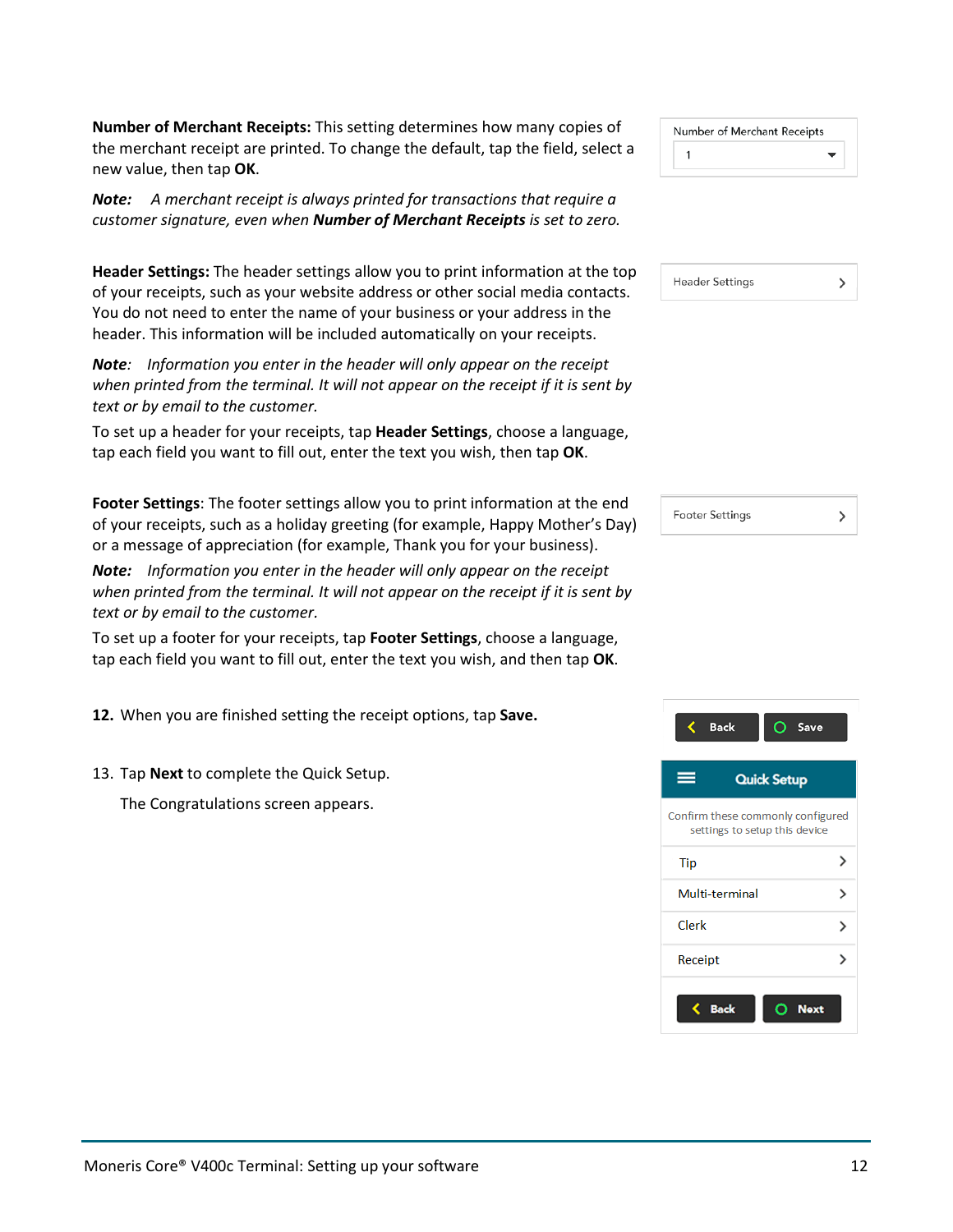- 14. Tap **OK** to begin processing transactions.
- 15. Refer to the *Moneris Core® V400c Using Your Terminal* guide (available at **[moneris.com/support-v400c](http://www.moneris.com/support-v400c)**) for:
	- an overview of the terminal hardware, the main menu, and the touch screen;
	- **EXEDENT INSTERS IN A HOMOGET THE INCORDER** instructions on how to perform transactions, change settings, run reports, check your batch totals, and more.

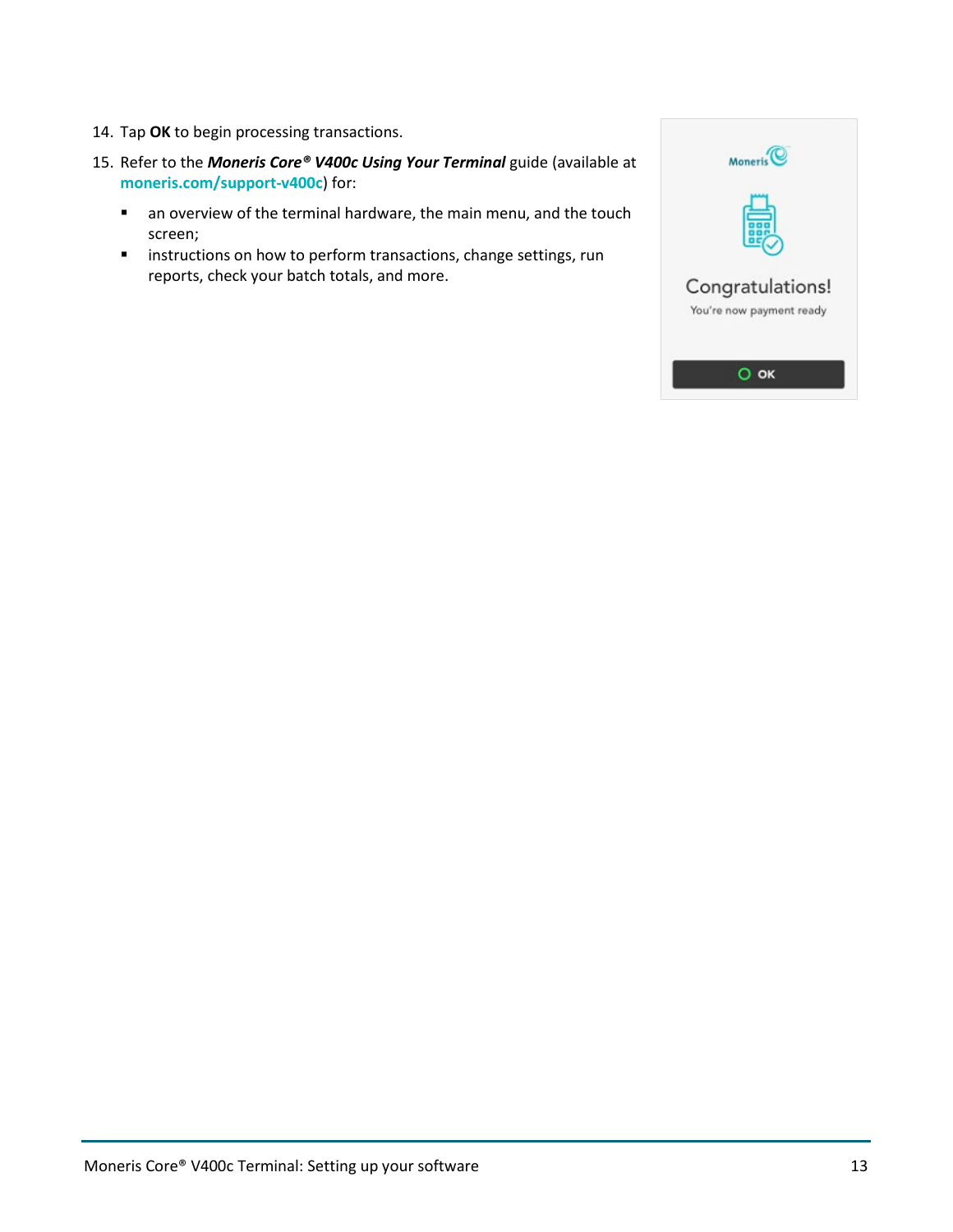# <span id="page-14-0"></span>**Troubleshooting terminal communication**

A message will appear on the screen if an error occurs. In the table below, find the error message that appears on the terminal and try the solution. If the error message re-appears, contact Moneris Customer Care. Refer to *[Merchant assistance](#page-15-0)* on page [15](#page-15-0) for contact information.

| <b>Error message</b>                                                                                                                                                                 | <b>Solution</b>                                                                                                                                                                                                                                                                                                                                                                                                                                                                                                                                                                                                                                                                                                                       |
|--------------------------------------------------------------------------------------------------------------------------------------------------------------------------------------|---------------------------------------------------------------------------------------------------------------------------------------------------------------------------------------------------------------------------------------------------------------------------------------------------------------------------------------------------------------------------------------------------------------------------------------------------------------------------------------------------------------------------------------------------------------------------------------------------------------------------------------------------------------------------------------------------------------------------------------|
| <b>Unable to sync with Moneris</b><br>host<br><b>Unable to sync with Moneris</b><br>cloud<br>Please make sure your device<br>is connected to the Internet<br>We're unable to connect | The terminal cannot establish a connection to the Moneris host or cloud.<br>Tap OK or press the green $\bullet\bullet$ key to clear the error message.<br>1.<br>Make sure that the Ethernet cable is securely plugged into the port on<br>2.<br>the multi-port box labelled with the network symbol $(\Box \Box)$ . If needed,<br>refer to the Moneris Core® Countertop V400c Setting up Your Hardware<br>guide available at moneris.com/support-v400c.<br>Make sure that the router and hub/switch (if any) are working. Refer to<br>3.<br>the Moneris Ethernet Readiness Checklist to confirm that messages<br>from the terminal to the Moneris host can pass through your firewall.<br>Confirm that your network is working:<br>4. |
|                                                                                                                                                                                      | Public Internet: Contact your Internet Service Provider (ISP) for<br>help.<br><b>Corporate network:</b> Contact your corporate help desk to make sure<br>your terminal can access the Moneris host.<br>Restart your terminal. At the Main menu, swipe left to view the second<br>5.<br>panel of the Main menu, then tap Restart.                                                                                                                                                                                                                                                                                                                                                                                                      |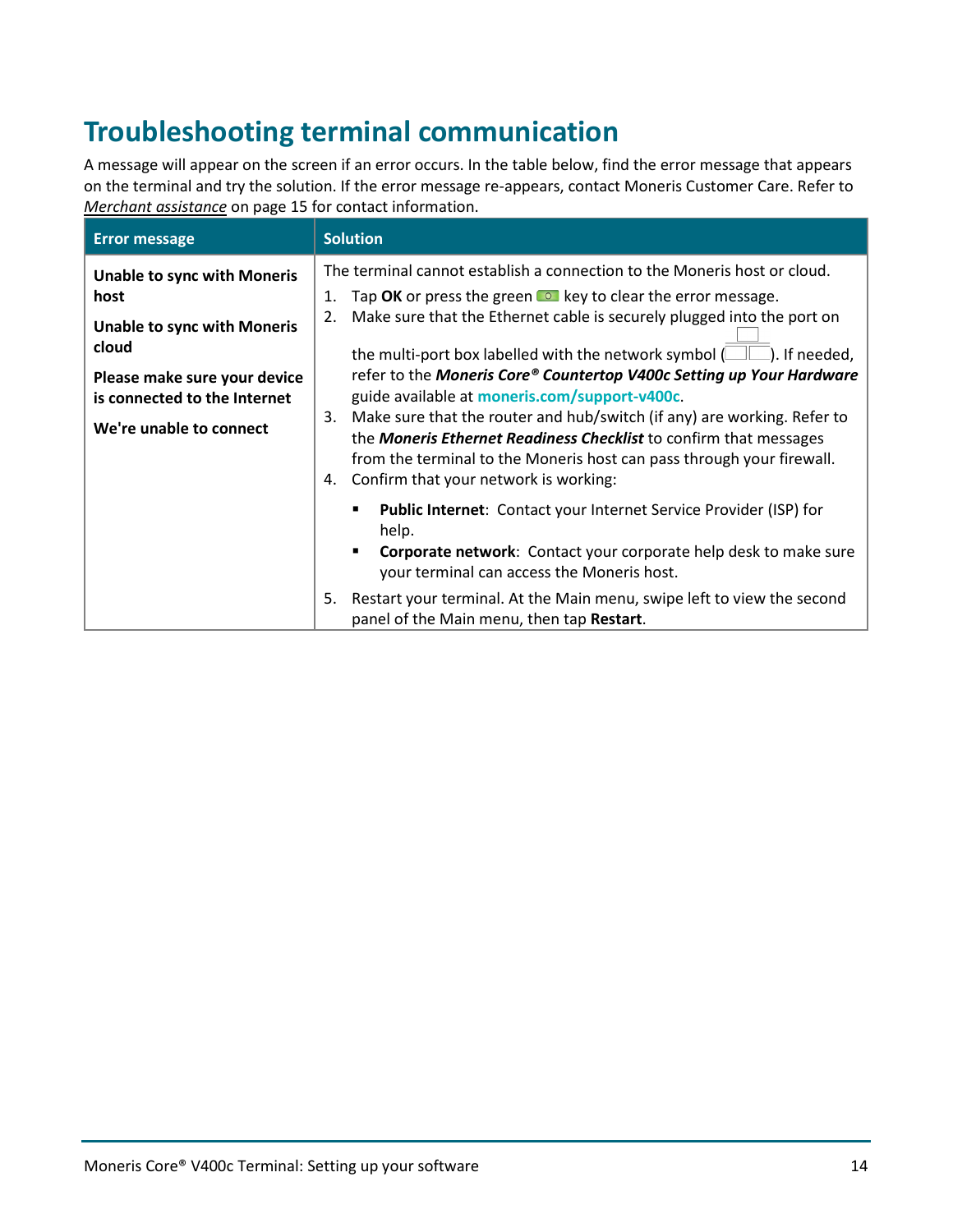# <span id="page-15-0"></span>**Merchant assistance**

If you need assistance with your Moneris Core® terminal, we're here to help, 24/7.

## We're only one click away.

- Visit **[moneris.com/support-v400c](http://www.moneris.com/support-v400c)** to:
	- **download additional copies of this guide and other resources;**
	- consult the *Moneris V400c Online Operating Manual* in WebHelp format to understand all the options on your terminal and how to use them.
- Visit **[shop.moneris.com](https://shop.moneris.com/)** to purchase point-of-sale supplies and receipt paper
- Visit **[insights.moneris.com](https://insights.moneris.com/)** for business and payment news, trends, customer success stories, and quarterly reports & insights

## Need us on-site? We'll be there.

One call and a knowledgeable technician can be on the way. Count on minimal disruptions to your business as our Field Services provide assistance with your payment terminals.

## Can't find what you are looking for?

Call Moneris Customer Care (available 24/7) toll-free at **1-866-319-7450**. We'll be happy to help. You can also send us a secure message 24/7 by logging in to Merchant Direct® at **[moneris.com/mymerchantdirect](https://moneris.com/mymerchantdirect)**.